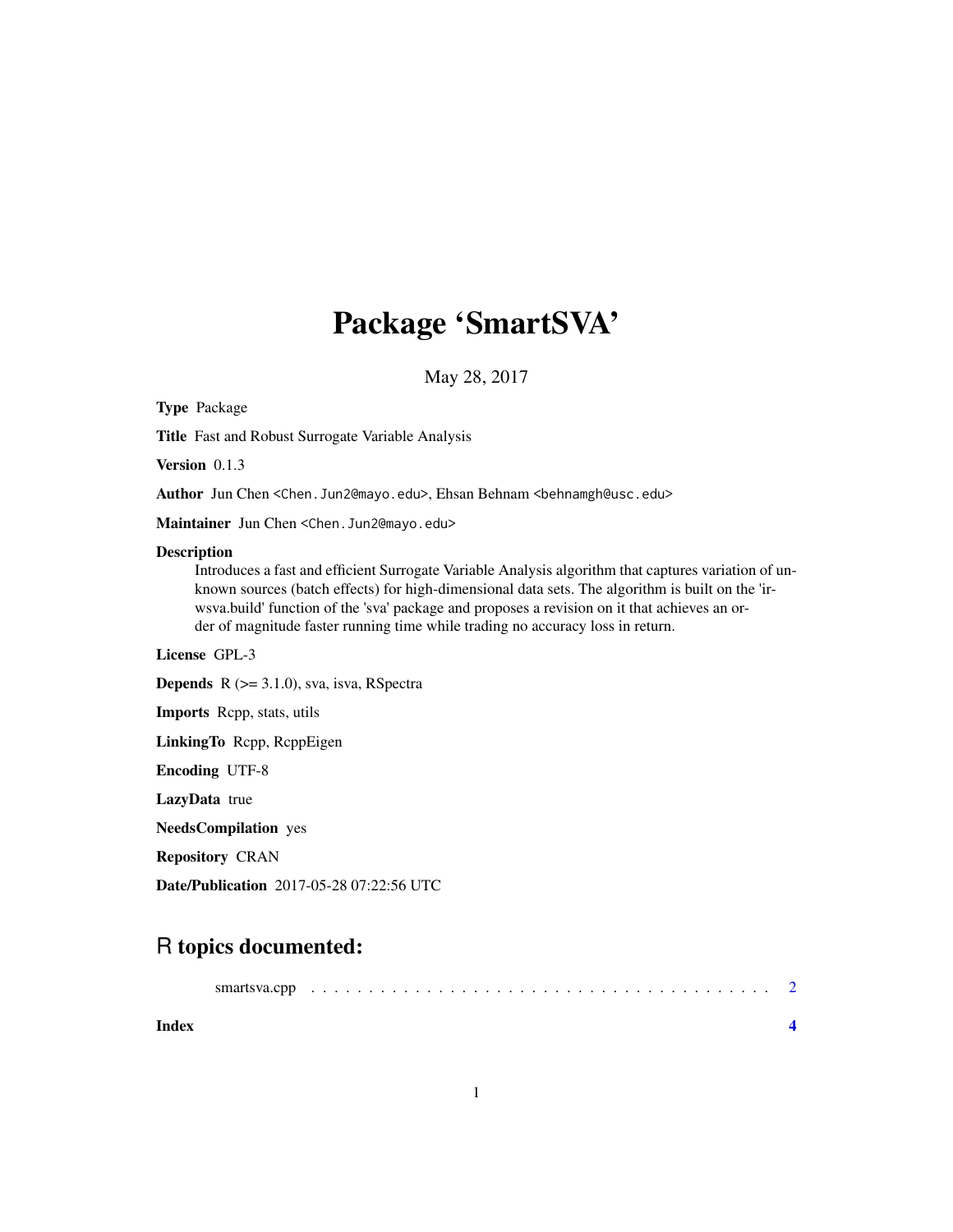<span id="page-1-0"></span>

#### Description

The traditional SVA uses a fixed number of iterations. In highly-confounded scenarios (i.e., biological effects are confounded with batch effects), a large number of iterations are needed to achieve optimal results and better false positive control. SmartSVA thus imposes an explicit convergence criterion to improve the robustness of SVA. Moreover, we use three strategies to accelerate the computation: (1) more efficient initialization by using alpha; (2) QR decomposition to reduce the computational complexity; (3) Further acceleration using RcppEigen. Based on empirical studies, SmartSVA achieves is 10-50 times faster than traditional SVA on large data sets if the same convergence criterion is imposed.

#### Usage

```
smartsva.cpp(dat, mod, mod0 = NULL, n.sv, B = 100, alpha = 0.25,
 epsilon = 0.001, VERBOSE = F)
```
#### Arguments

| dat            | the measurement matrix, where rows are features and columns are samples.                                                                                                                                                                                                                                                                                                                                                                                                                                                   |
|----------------|----------------------------------------------------------------------------------------------------------------------------------------------------------------------------------------------------------------------------------------------------------------------------------------------------------------------------------------------------------------------------------------------------------------------------------------------------------------------------------------------------------------------------|
| mod            | the model matrix being used to fit the data.                                                                                                                                                                                                                                                                                                                                                                                                                                                                               |
| mod0           | the null model matrix.                                                                                                                                                                                                                                                                                                                                                                                                                                                                                                     |
| n.sv           | the number of surrogate variables to estimate. The use of random matrix theory<br>is recommended to estimate n.sv. See the example for more details.                                                                                                                                                                                                                                                                                                                                                                       |
| B              | the maximum iteration number.                                                                                                                                                                                                                                                                                                                                                                                                                                                                                              |
| alpha          | determines the initial point for optimization which affects the convergence rate.<br>Small values reduce the number of iterations needed to reach convergence; how-<br>ever, the solution could be trapped into a local optimum if the value is too small.<br>The default value 0.25 works well across a wide range of tested scenarios. If<br>computation is not a big concern, setting alpha $= 1$ will ensure optimality,<br>producing the same result as traditional SVA if the same convergence criterion<br>is used. |
| epsilon        | the convergence threshold. The Spearman's correlation between posterior prob-<br>abilities of consecutive iterations of the algorithm is compared to epsilon. Em-<br>pirical evaluation on several data sets revealed epsilon=0.005 gives very reason-<br>able results. However, we suggest epsilon=1e-3 as a conservative threshold.                                                                                                                                                                                      |
| <b>VERBOSE</b> | a logical variable. If TRUE, prints some details about iterative progress of the<br>algorithm.                                                                                                                                                                                                                                                                                                                                                                                                                             |

#### Value

Returns a list containing the surrogate variables and some meta data about the convergence criterion.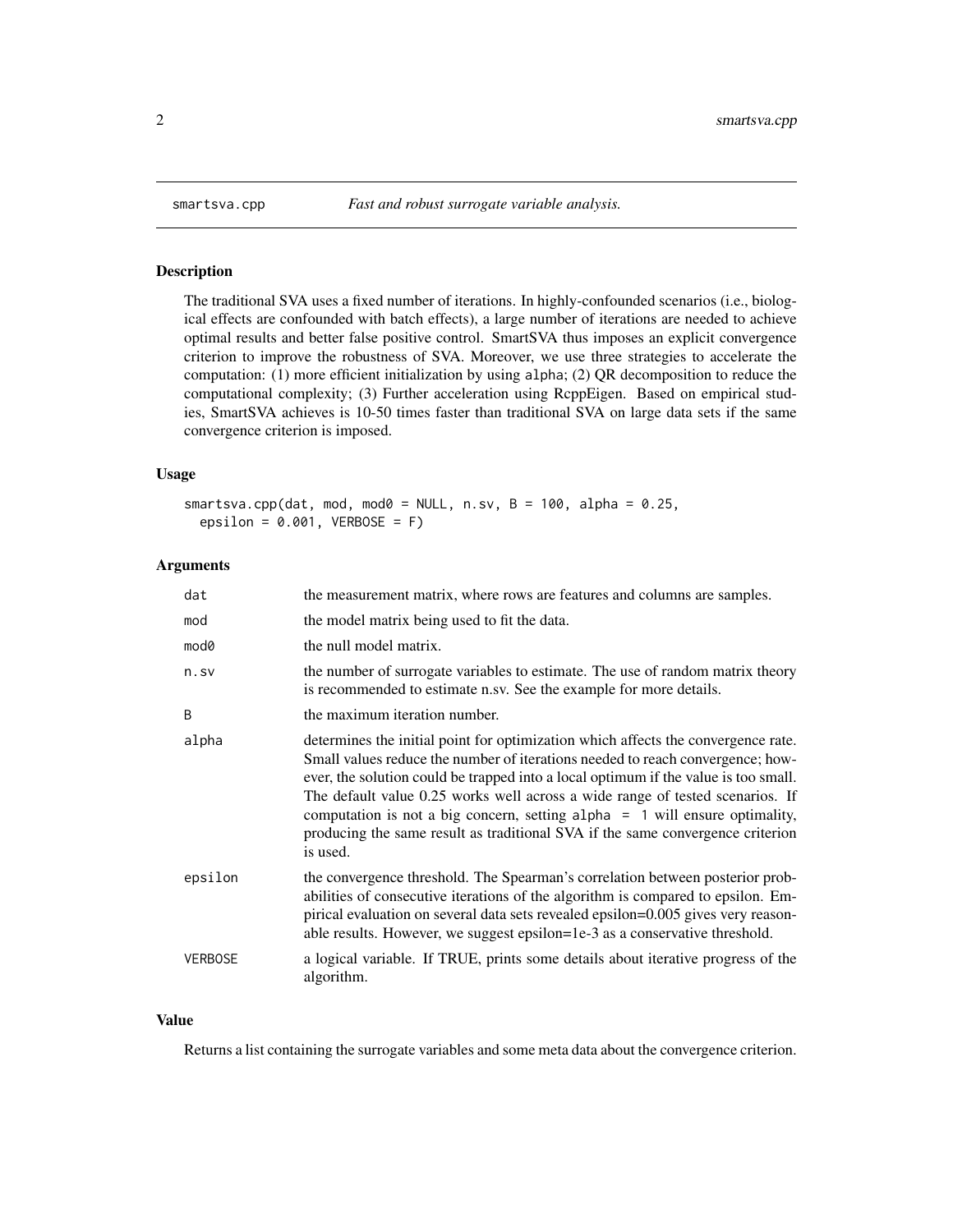#### smartsva.cpp 3

#### References

Jun Chen, Ehsan Behnam, Jinyan Huang, Miriam F. Moffatt, Daniel J. Schaid, Liming Liang, Xihong Lin. Fast and robust adjustment of cell mixtures in epigenome-wide association studies with SmartSVA. BMC Genomics, 2017 18:413

#### Examples

```
## Methylation M values (CpG by Sample)
Y <- matrix(rnorm(20*1000), 1000, 20)
df <- data.frame(pred=gl(2, 10))
## Determine the number of SVs
Y.r \leftarrow t(resid(\text{lm}(t(Y) \sim pred, data=df)))## Add one extra dimension to compensate potential loss of 1 degree of freedom
## in confounded scenarios (very important)
n.sv <- EstDimRMT(Y.r, FALSE)$dim + 1
mod <- model.matrix( ~ pred, df)
sv.obj <- smartsva.cpp(Y, mod, mod0=NULL, n.sv=n.sv)
## Speed comparison to traditional SVA
## Not run:
## Methylation M values (CpG by Sample, 27K by 1,000)
require(sva)
require(SmartSVA)
Y <- matrix(rnorm(1000*27000), 27000, 1000)
df <- data.frame(pred=gl(2, 500))
## Determine the number of SVs
Y.r \leq t(resid(lm(t(Y) \sim pred, data=df)))
n.sv < -50mod <- model.matrix( ~ pred, df)
system.time(sv.obj1 <- smartsva.cpp(Y, mod, mod0=NULL, B=5, alpha = 1, VERBOSE=TRUE, n.sv=n.sv))
system.time(sv.obj2 <- sva(Y, mod, mod0=NULL, B=5, n.sv=n.sv))
## Check if the solutions are the same
head(sv.obj1$sv)
```
## End(Not run)

head(sv.obj2\$sv)